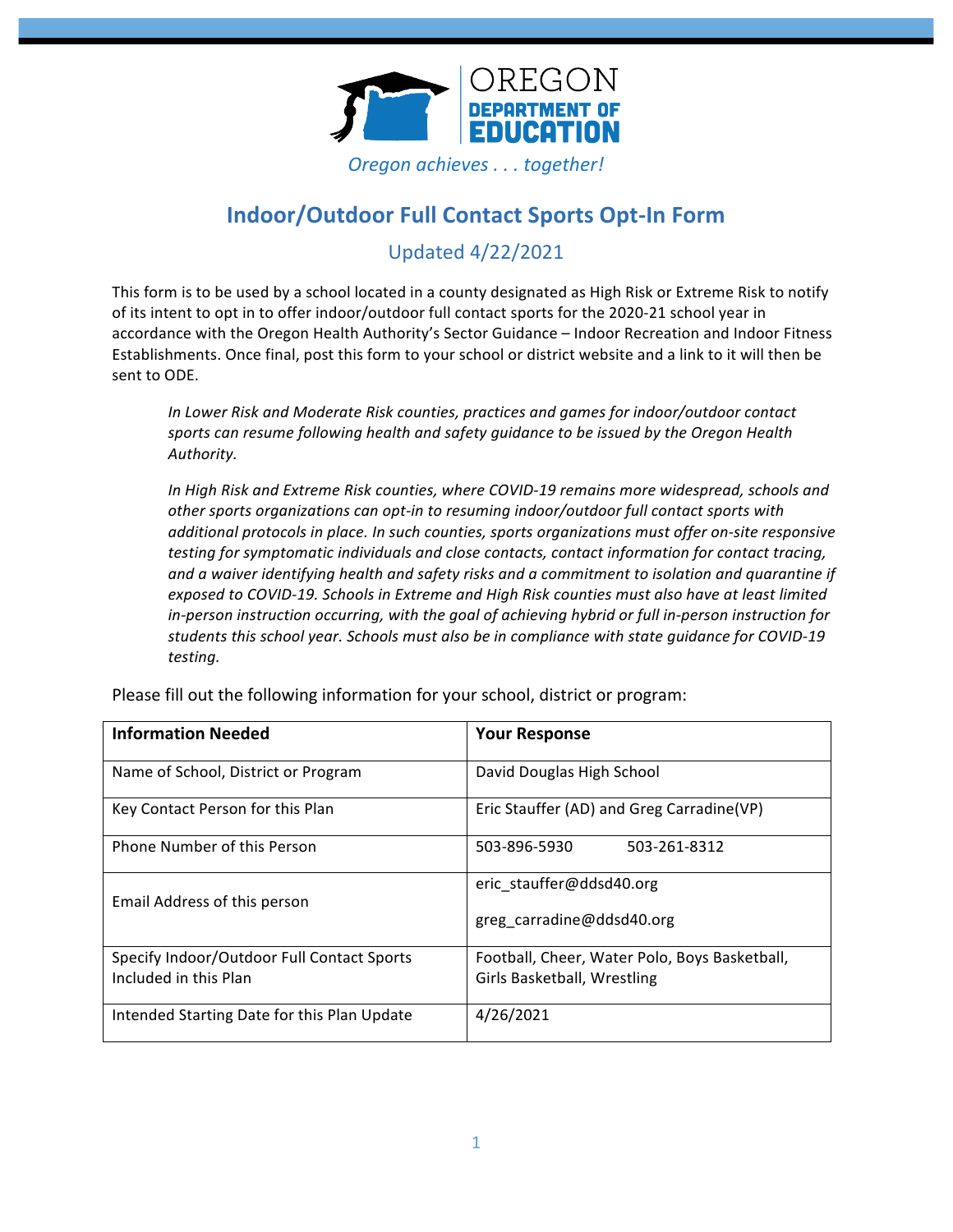# **School Instructional Model**

### **OHA Requirements**

- The school must Offer, at a minimum, Comprehensive Distance Learning *with* Limited In-Person Instruction (LIPI), with the goal of implementing Hybrid or full On-Site Instructional Models for students before the end of the 2020-21 school year.
- Detail your school's current instructional model and note the date it began.

### **Plan Details for School Instructional Model**

Please enter the details of your plan that correspond to the requirements listed above:

David Douglas High School has been involved in hybrid onsite learning since 4/12/2021. Students are attending two days a week with their cohort for 4 hours each day they are on campus.

## **On-Site Testing for Symptomatic Individuals and Close Contacts**

### **OHA Requirements**

- The school must offer on-site responsive testing for symptomatic individuals and those with known exposures to individuals with COVID-19. This applies to athletes and support staff and volunteers. Schools must also be in compliance with state guidance for COVID-19 testing.
- Detail your school's specific plans to meet this requirement.
- Please review COVID-19 Testing in Oregon's K-12 Schools for additional information.

### **Plan Details for On-Site Testing for Symptomatic Individuals and Close Contacts**

Please enter the details of your plan that correspond to the requirements listed above:

We have both of our school nurses trained to administer the Abbott BinaxNow tests on campus and have the tests available on site. We also have a Multnomah County Health Clinic on our campus who are available to administer tests at no cost to all of our students with an appointment.

### **Contact Information for Contact Tracing**

### **OHA Requirements**

- The school must commit to collecting contact information for the purpose of contact tracing for each participant, coach, official, staff member, spectator, etc. for each indoor/outdoor contact sports practice and contest.
- Detail your school's specific plans to meet this requirement.
- Sample contact tracing forms:
	- o COVID Monitoring Form: Excel